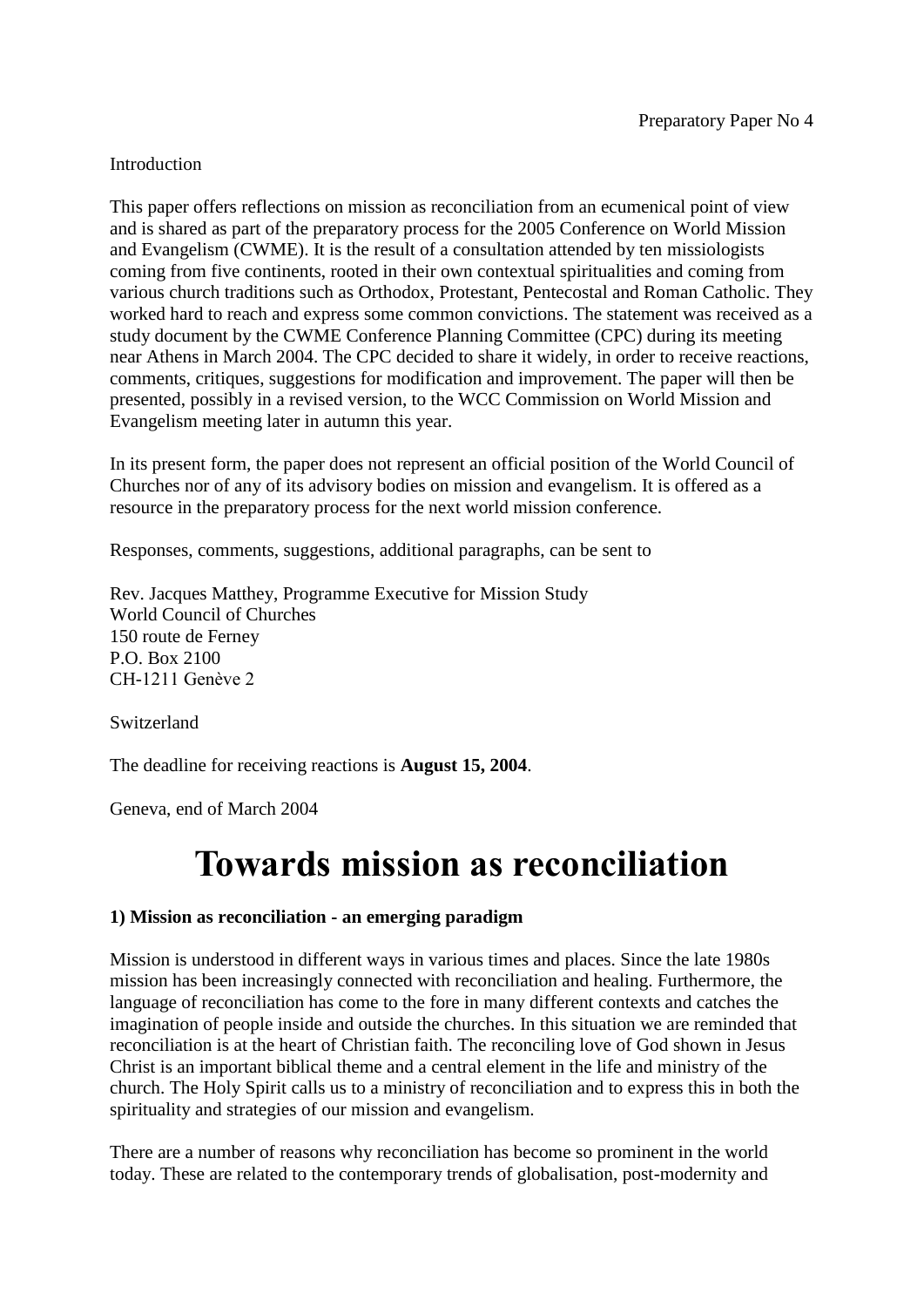fragmentation as identified in the CWME study document "Mission and Evangelism in Unity Today"  $(2000)^{\underline{i}}$ [.](http://archived.oikoumene.org/#sdendnote1sym)

Globalisation has brought different communities of the world into closer contact than ever before and has highlighted human commonality. At the same time it has exposed the diversity of interests and worldviews among different groups. On the one hand, there are new ways to express unity and cross the boundaries that have divided us. On the other hand, there are also clashes of cultures, religions, economic interests and genders, which leave a legacy of hurt and grievances. The heightened enmity that has resulted from globalisation and the imbalance of power in today's world has been strikingly confirmed in the terrorist acts of September 11, 2001 and the subsequent "war on terror". In this context also, a number of initiatives have contributed to the reconstruction of societies after conflict through processes of truth and reconciliation. Christian witnesses are called upon to help bring peace with justice in situations of tension, violence, and conflict. As the churches seek reconciliation and peace, the World Council of Churches has launched the *Decade to Overcome Violence* (2001-2010).

Due to the dominance and pervasiveness of global market forces, the economic policies of the richer nations have tremendous and often highly damaging effects on poorer countries. Most are victims rather than beneficiaries of economic development. Unfair trade laws protect the richer nations and exclude and exploit the poorer ones. Many of the poorer countries are saddled with debt and its repayment is an intolerable burden. Structural adjustment programmes imposed by global bodies pay little regard to local wisdom and it is the poor who suffer most under them. In this situation, the *Jubilee Debt Campaign* has had a significant effect in raising awareness of trade imbalance and influencing G8 decisions. True reconciliation that involves the repentance of the rich and brings justice for the poor is urgently needed.

The network of global communications brings benefit to some and excludes others. In some respects, by increasing the possibilities of dialogue and cooperation, it is beneficial in widening fellowship and facilitating alternative movements for change. However the mass culture of post-modernity spread in this way is often experienced as a threat to personal and national identities and contributes to the increasing fragmentation of societies. As a result of globalisation, many have lost their family and local roots, many have been displaced by migration, and exclusion is widely experienced. Many are longing for the embrace of others and sense a need for belonging and community. In this situation, we are called to be reconciling and healing communities.

We look to the Spirit of God to lead us and all creation in integrity and wholeness and empower our reconciliation with God and one another. However, exposed to the strength and vicissitudes of global forces, the difficulties of discerning the Holy Spirit among the complexities of the world have never been greater as we are faced with difficult personal and strategic choices in mission. In 1996, at the last WCC conference on mission and evangelism, we were reminded in Salvador, Bahía, Brazil how the perpetrators of economic injustice denied the rights of indigenous populations and plundered resources given by the creator for all. We asked for forgiveness for this and sought reconciliation. Affirming that "the Spirit poured out on the day of Pentecost makes all cultures worthy vehicles of God's love" and "enables a real awakening of the image of God" in persons in oppressed groups, we committed ourselves at Salvador to "the search for alternative models of community, more equitable economic systems, fair trade practices, responsible use of the media, and just environmental practice"<sup>[2](http://archived.oikoumene.org/#sdendnote2sym)</sup>.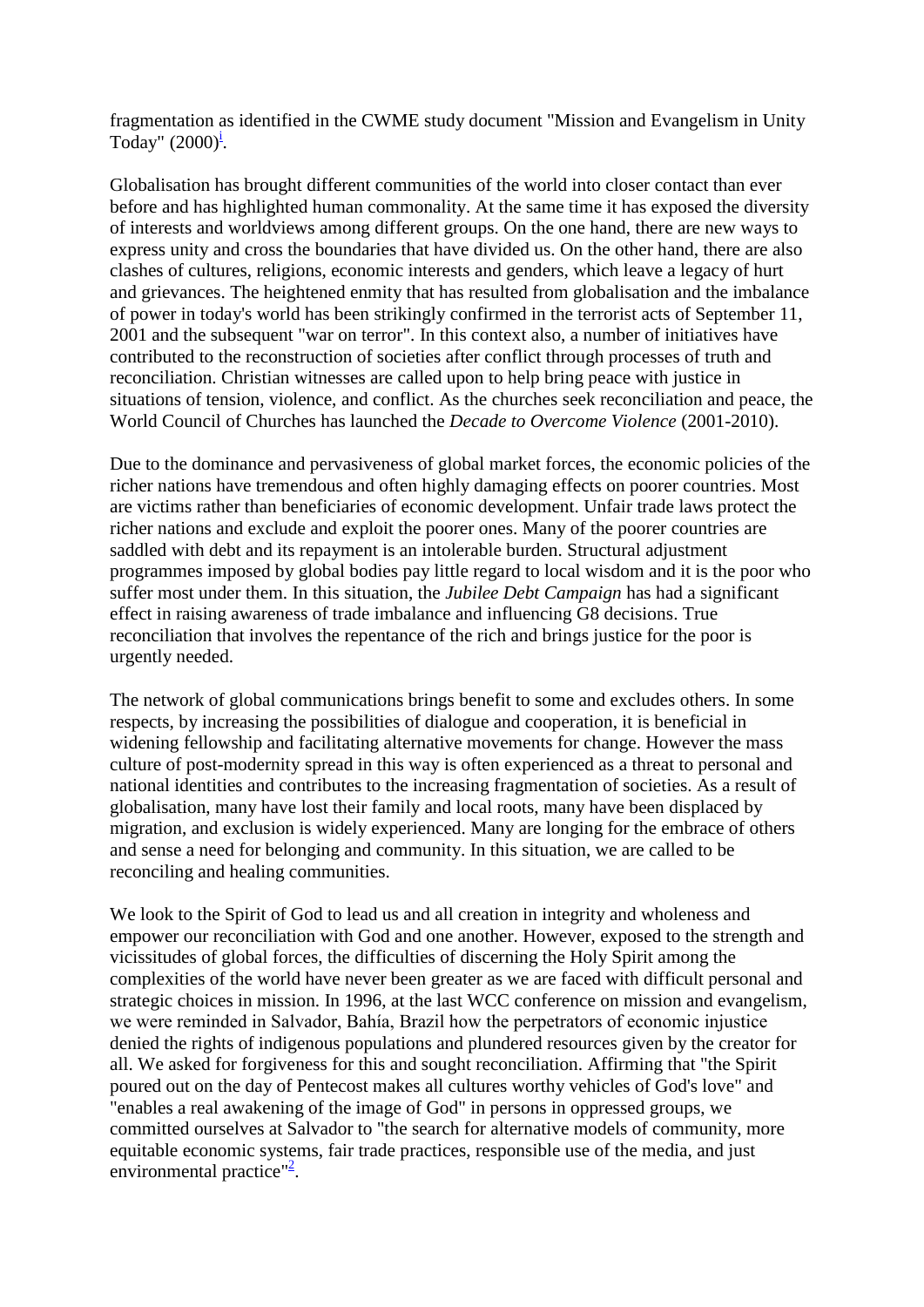In the climate of post-modernity, we are experiencing a resurgence of religions, particularly in their conservative forms. There is also a proliferation of new religious movements and a thirst for spiritual experience. On the one hand, the variety of spiritualities to which we are exposed raises our spiritual awareness and broadens our horizons. On the other, the problems created by aggressive methods of missionary activity encourage us to seek a reconciliatory spirituality for mission.

Within the Christian faith, while some churches continue to decline, many are experiencing rapid numerical growth. The centre of gravity of Christianity has decisively shifted towards the poorer nations of the world and the faith is most widely expressed in a Pentecostalcharismatic form. The rapid growth of the Pentecostal churches is a remarkable fact of our time. The positive impact of this gives great encouragement and hope for the future of Christian faith. It calls our attention to the theology of the Holy Spirit and the way in which the Spirit repeatedly renews the church for its mission in every age. At the same time, the potential for tension and disunity reminds us of the Spirit's close association with reconciliation and peace.

Since Pentecost the Holy Spirit has inspired the church to proclaim Jesus Christ and we continue to be obedient to the command to preach the gospel in all the world. The Holy Spirit anointed the Son of God to bring good news to the poor and we seek to continue his liberating mission through the struggle for justice on the side of the oppressed and marginalized. Recognising that the Spirit of God has been present in creation since the beginning and goes before us in our mission and evangelism, we have also affirmed the Spirit's creativity expressed in diverse cultures and we have entered into dialogue with people of other faiths. Now, confronted with the world situation we have described, we are rediscovering the ministry of the Spirit to reconcile and to heal.

## **2) God who reconciles: Theological, biblical and liturgical perspectives on reconciliation**

## *The Holy Spirit and reconciliation*

Reconciliation is the work of the triune God bringing fulfilment to God's eternal purposes of creation and salvation through Jesus Christ: "For in him all the fullness of God was pleased to dwell, and through him to reconcile to himself all things, whether on earth or in heaven, making peace by the blood of his cross" (Col. 1:19-20). The Godhead, the Three-in-One, expresses the very nature of the reconciliation we hope for: "The Trinity, the source and image of our existence, shows the importance of diversity, otherness and intrinsic relationships in constituting a community"<sup>[3](http://archived.oikoumene.org/#sdendnote3sym)</sup>.

The Holy Spirit empowers the church to participate in this work of reconciliation as the document "Mission and Evangelism in Unity" states: "The mission of God (*missio Dei*) is the source of and basis for the mission of the church, the body of Christ. Through Christ in the Holy Spirit, God indwells the church, empowering and energizing its members." $\frac{4}{7}$  $\frac{4}{7}$  $\frac{4}{7}$  The ministry of the Spirit (2 Cor. 3:8) is a ministry of reconciliation, made possible through Christ and entrusted to us (2 Cor. 5:18-19).

In the power of the Spirit, the church as *koinonia* - the communion of the Holy Spirit (2 Cor. 13:13) - continually grows into a healing and reconciling community that shares the joys and sorrows of her members and reaches out to those in need of forgiveness and reconciliation. According to the book of Acts (2:44-45; 4:32-37), the early church, having been born on the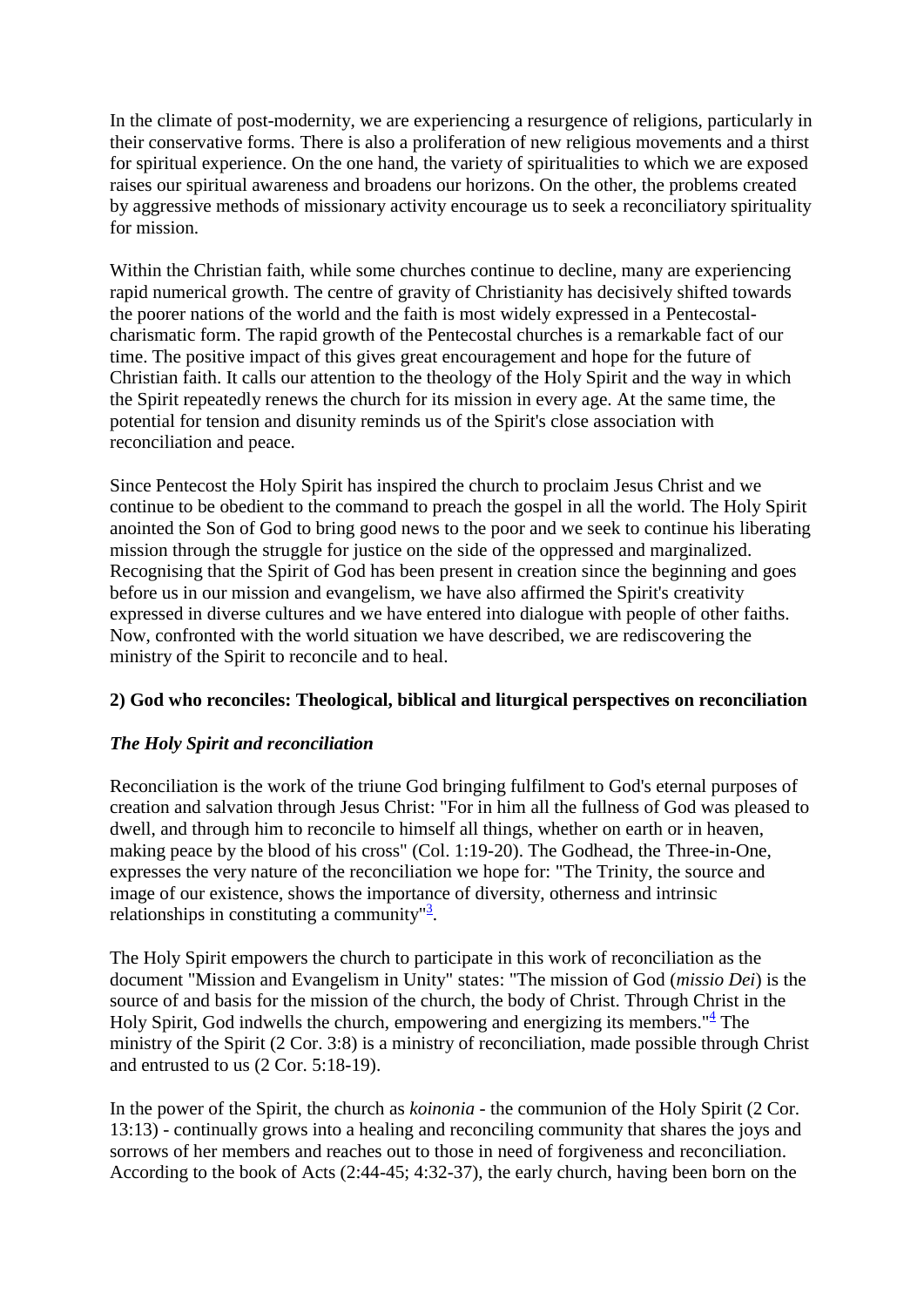day of Pentecost, shared its goods among her members, pointing to the interrelatedness of "spiritual" and "material" concerns in Christian mission and church life. One aspect of the empowering ministry of the Holy Spirit is to endow Christians and Christian communities with charismatic gifts, which include healing (1 Cor. 12:9; Acts 3).

The church itself is in need of continuing renewal by the Spirit to be able discern the mind of Christ as well as be convicted by the Spirit of division and sin within (John 16:8-11). This repentance within the church of Christ is itself part of the ministry and witness of reconciliation to the world.

The Holy Spirit "blows where it wills" (John 3:8). Thus, the Spirit knows no limits and reaches out to people of all faiths as well as those without any religious commitment - a growing number in this time of secularisation. The church is called to discern the signs of the Spirit in the world and witness to Christ in the power of the Spirit (Acts 1:8) as well as be engaged in all forms of liberation and reconciliation (2 Cor. 5:18-19).

In the sufferings of the present time, the Spirit shares our "groans" and the childbirth pains of the whole of creation subjected to "bondage under decay" (Rom. 8:26, 21-22). Therefore, we are looking forward to the redemption of our bodies (Rom. 8:23) with hope and joy. The same Spirit of God that "swept over the face of the waters" (Gen. 1:2) in creation now indwells the church and works in the world often in mysterious and unknown ways. The Spirit will participate in the ushering in of the new creation when the triune God finally will be all in all.

## *Reconciliation in the Bible*

The Bible is full of stories of reconciliation. The Old Testament tells a number of stories of conflict and strife between brothers, family members, peoples; some of these end in reconciliation and others are unresolved. It acknowledges and bemoans the dimension of violence and underlines the need for and the power of reconciliation. The family stories of Jacob and Esau (Gen. 25:19-33.20), or of Joseph and his brothers (Gen. 37-45) are examples for interpersonal - and perhaps also communal - conflicts. They also illustrate the power of reconciling attitudes of people who try to solve strife, enmity, and experiences or perceptions of injustice through negotiations, forgiveness, and searching for a common basis and a shared future. The Old Testament also addresses again and again the estrangement between God and God's people and God's desire and urge for reconciliation and restoration of a relationship that was broken and fragmented through human pride and various forms of rebellion against the God of life and justice. Reconciliation is thus very much a theme in the biblical narratives and in the liturgical language of Israel - such as the Psalms, even though the Hebrew language does not know the specific term "reconciliation". In the books of the lament tradition, such as Lamentations and Job, human longing for reconciliation with God is poignantly expressed.

Similarly in the New Testament, though the actual term "reconciliation" does not appear very prominently, the matter itself is prevalent throughout. John's Gospel shows a particular concern for truth and peace; in the Gospel of Luke salvation is closely linked to the healing ministry of Jesus. The Book of Acts tells how Jews and Gentiles were reconciled in one new community. And throughout his letters, Paul is greatly concerned that those whom Christ has reconciled in his body should not be divided and that community life should be the first expression of God's plan to reconcile all things. He envisages the unity of not only Jew and Gentile but also of slave and free, male and female in Christ (Gal. 3:28).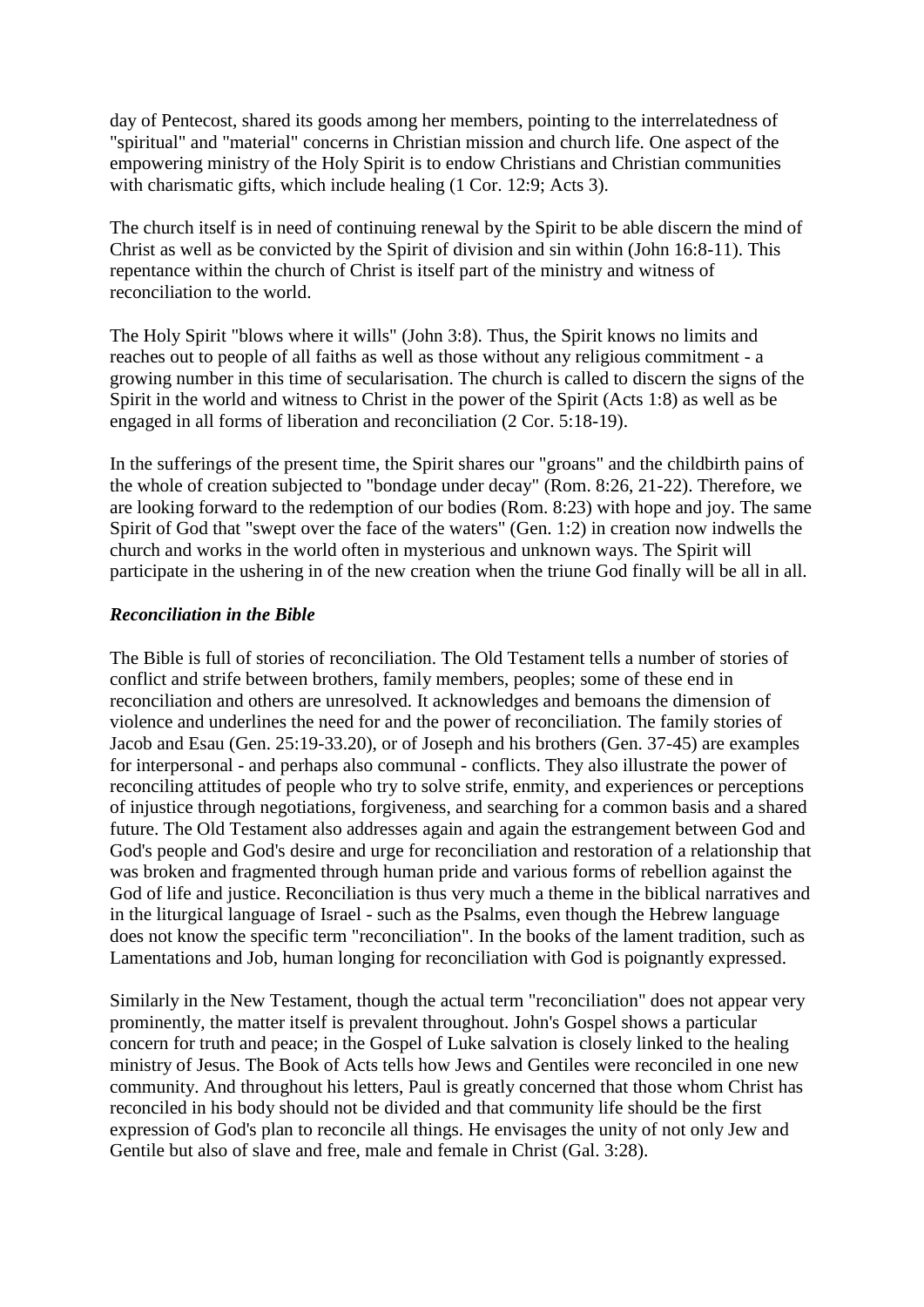Apart from Matthew 5:24, where it relates to the reconciliation of individuals, we find the terms "reconciliation" and "to reconcile" - the Greek words are *katallage* and *katallassein* only in the letters of the Apostle Paul (2 Cor. 5:17-20; Rom. 5:10-11; 11:15; 1 Cor. 7:11, and then Eph. 2:16 and Col. 1:20-22). However, the apostle expresses the theme so forcefully that it emerges as a key notion in the Christian identity as a whole. Paul uses the term reconciliation in exploring the nature of God, to illumine the content of the gospel as good news, and to explain the ministry and mission of the apostle and the church in the world. The term "reconciliation" thus becomes an almost all-embracing term to articulate what is at the heart of the Christian faith.

There are several features of reconciliation as used by Paul to note briefly:

1. The very notion of reconciliation presupposes the experience of broken communion. This may be in the form of estrangement, separation, enmity, hatred, exclusion, fragmentation, distorted relationships. It usually also encompasses a certain degree of injustice, harm and suffering. Reconciliation, in biblical as well as secular language, is understood as the effort towards and engagement for mending this broken and distorted relationship and building up community and relationships afresh.

2. Paul applies the notion of reconciliation to three different though overlapping realms of brokenness and hostility, in which healing of relationship occur: reconciliation between God and human beings; reconciliation of different groups of human beings; and reconciliation of the cosmos.

3. Reconciliation is much more than simply a superficial fixing of distortions, the arrival of a status quo of coexistence. Reconciliation looks at a transformation of the present, a very deeprooted renewal. The "peace" which Paul speaks about is certainly peace with God (cf. Rom. 5:1,11), but it is also the transformation of human relationships and the building of a community. It is the radical new peace between Jews and Gentiles that results from Christ breaking down the wall of hostility (Eph. 2:14). It is also the transformation of the whole creation towards peace as it is expressed in Colossians 1:20, where Paul speaks of Christ as reconciling "all things, whether on earth or in heaven, making peace by the blood of his cross". The last reference indicates that reconciliation indeed envisions a new creation as Paul expresses so vividly also in 2 Corinthians 5:17. The category of "new creation" shows that there is even more in view than a mending of brokenness. Reconciliation is a totally new quality of being.

4. According to Paul, it is God who takes the initiative towards reconciliation. Furthermore, God has already achieved reconciliation for the world: "in Christ God was reconciling the world to himself" (2 Cor. 5:19). Human beings may seek for reconciliation and minister reconciliation but the initiative and the effectiveness of reconciliation lies with God. Human beings are only recipients of the gift of reconciliation. It is therefore essential to affirm that Christian life and attitude is grounded in the experience of reconciliation through Godself. Christians discover what God has already done in Christ.

5. The Christian narrative of reconciliation, as we find it in Paul's letters, is based on and centred in the story of the passion, death, resurrection and ascension of Jesus Christ. The incarnation of Jesus of Nazareth links the suffering of Jesus, the Son of God, with the suffering of all humanity, and it is therefore an expression of the deep solidarity of God with an agonized, fragmented and tortured world. The cross is, at the same time, an expression of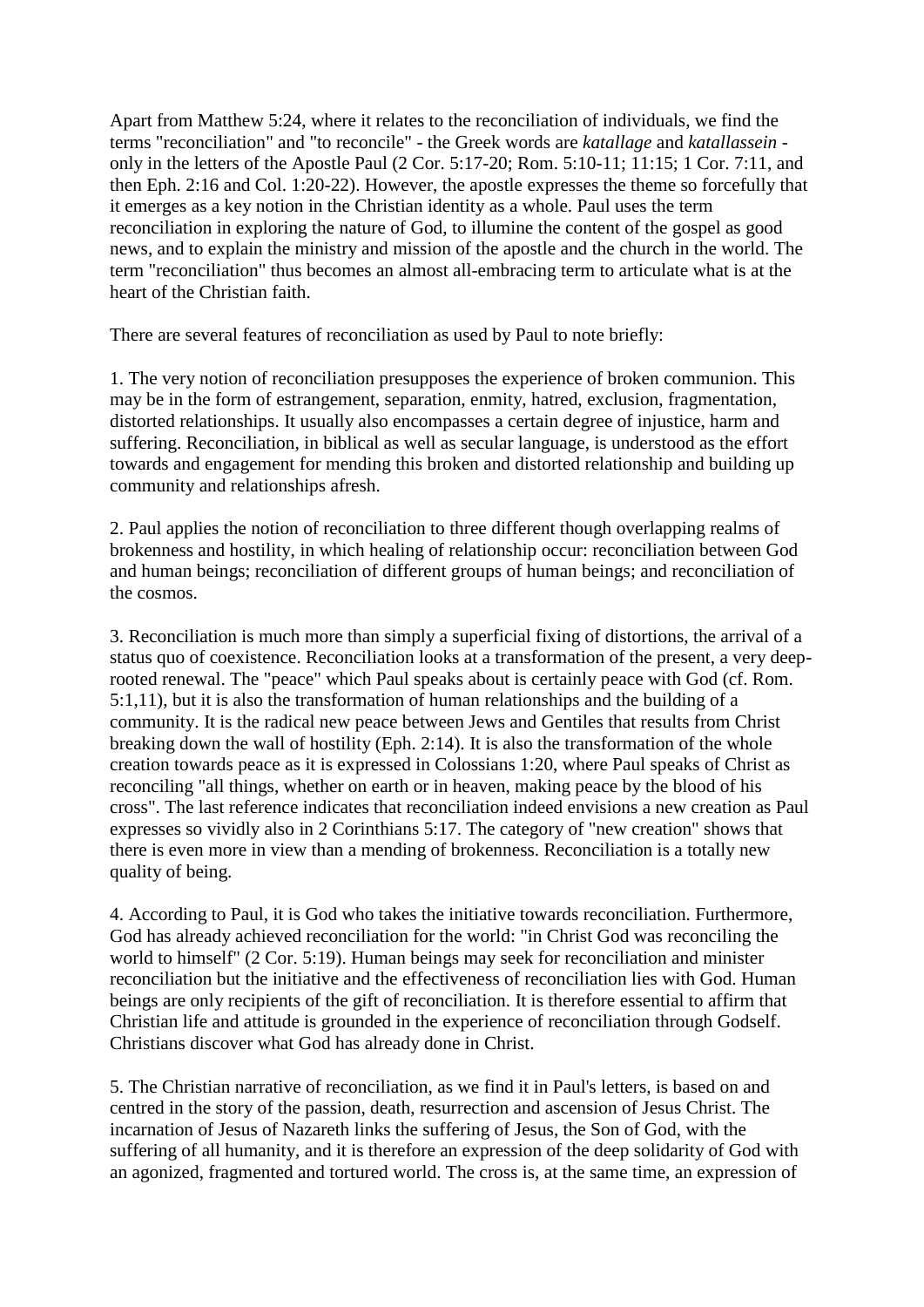the divine protest against this suffering, for Jesus of Nazareth suffered as the innocent victim. He refused to take refuge in violence, he persisted in the love of his enemies and he made love towards God and his fellow-human beings the central concern of his life. The gruesome act of throwing "the one who was just" out of this world is in itself the judgment of a world in which the powerful seem to prevail over the victims. In Christ, through whose wounds we are healed (1 Pet. 2:24), we also experience God seeking to rectify the wrongs of this world through the power of love with which God, in his Son, gave himself up for others, even for the perpetrators of violence and injustice.

6. It is through the Holy Spirit that human beings are empowered to share in the narrative of God reconciling the world in Jesus Christ. In Romans 5, where Paul explores the way God reconciles sinners and even God's enemies and the ungodly with Godself, Paul says that the love of God has been poured out into our hearts through the Holy Spirit. In Jesus Christ, who was raised and ascended into heaven, we not only enjoy the gift of reconciliation, we are also sent in service and ministry into the world. This is expressed, for example, in the ethical teaching of Paul where he urged individuals and communities to be signs and expressions of the reconciliation they had experienced (cf. Rom. 12:9-21). It is also expressed in the way Paul talks about his own mission as a "ministry of reconciliation" (2 Cor. 5:18). To share in this ministry of reconciliation - that is to participate in Holy Spirit's work of reconciliation and communicate God's reconciling activity to all of humanity - is the Christian calling today as much as in Paul's day.

## *Reconciliation in liturgy*

The church's mission, in the power of the Spirit, derives from the teaching, life and work of our Lord Jesus Christ. However, this is to be understood in reference to the expectations of Judaism. The core of this was the idea of the coming of a Messiah, who in the "last days" of history would establish his kingdom (Joel 3:1; Isa. 2:2, 59:21; Ezek. 36:24, etc.) by calling all the dispersed and afflicted people of God *into one place,* reconciled to God and becoming one body united around him (Mic. 4:1-4; Isa. 2:2-4; Psa. 147:2-3). In the Gospel of John it is clearly stated that the high priest "prophesied that Jesus should die...not for the nation only, but to *gather into one* the children of God who are scattered abroad" (John 11:51-52).

It was on this teaching of Jesus about the kingdom of God that the church developed her mission. The apostles, and all Christians thereafter, are commissioned to proclaim not a set of given religious convictions, doctrines, and moral commands, but the coming kingdom, the good news of a new reality to be established "in the last days". This has as its centre the crucified and resurrected Christ, the incarnation of God the Logos and his dwelling among us human beings, and his continuous presence through the Holy Spirit in a life of communion, in a life of full-scale reconciliation.

This reconciliation was experienced in the liturgical, more precisely "eucharistic" (in the wider sense), life of the early church. The early Christian community suffered from factions and divisions but, reconciled through the grace of our Lord to God, felt obliged to extend horizontally this reconciliation to one another by being incorporated into the one people of God through the Eucharist, a significant act of identity, which was celebrated as a manifestation (more precisely a foretaste) of the coming kingdom. It is not accidental that the condition for participating in the Lord's Table was, and still is, a conscious act of reconciliation with one's sisters and brothers through the "kiss of love" (Matt. 5:23-24).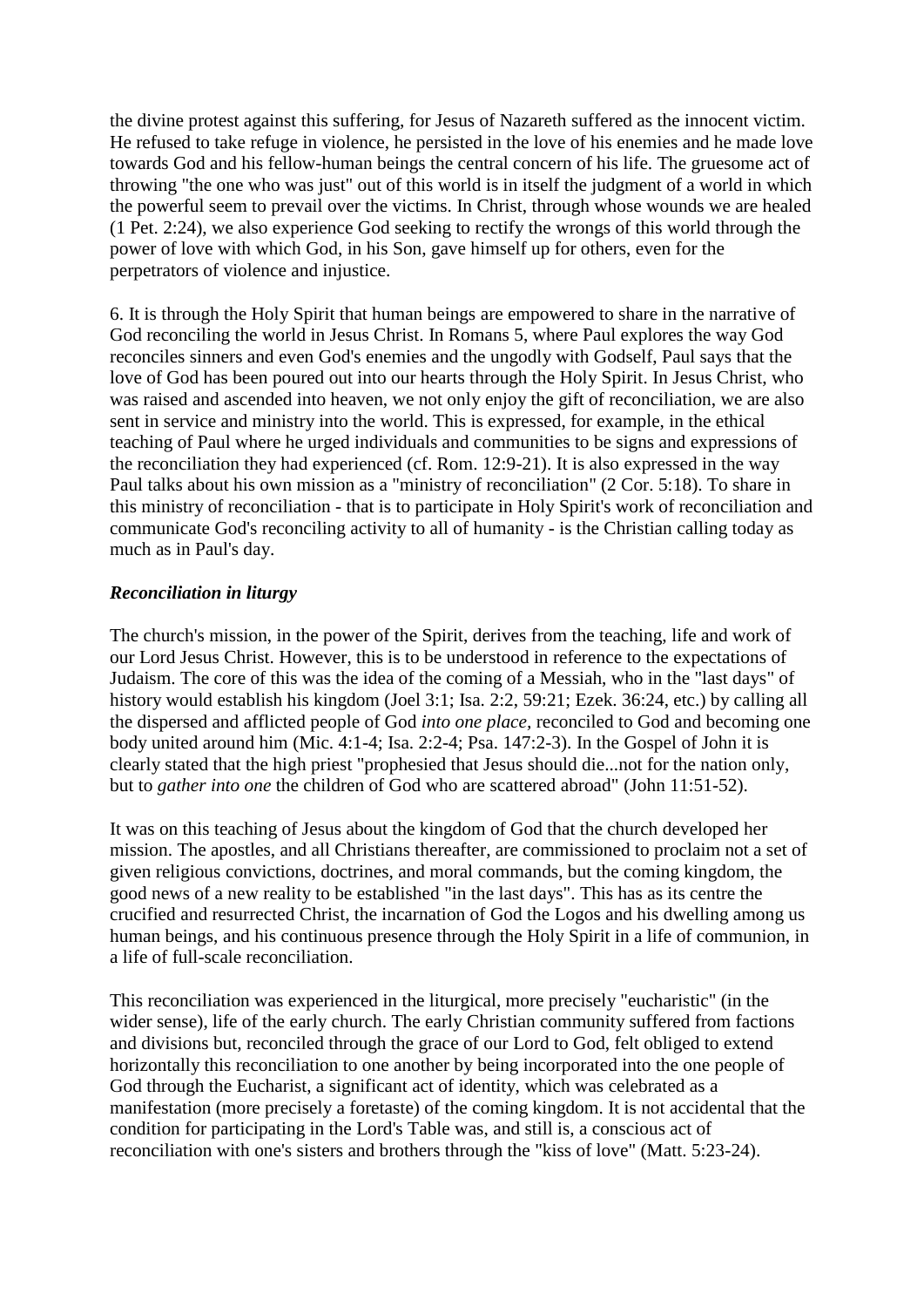Furthermore, the Lord's Supper is not constituted where the congregation fails to share (1 Cor. 11:20-21).

This eucharistic act was not the only liturgical rite of reconciliation in the healing process. Baptism, the act of repentance, was a common sign of incorporation into the one body and Spirit (Eph. 4:4-[5](http://archived.oikoumene.org/#sdendnote5sym)).<sup>5</sup> The act of confession, which has sacramental significance for some churches, was originally meant as the necessary reconciling process with the community - a sacrament of reconciliation. There was also the act - or sacrament - of anointment for healing. For many churches the Lord's Supper itself also has therapeutic meaning. These examples draw our attention to the importance of reconciliation and healing in the life and mission of the church.

This symbolisation of the kingdom in the community was the starting point of Christian mission, the springboard of the church's witnessing *exodus* to the world. The missiological imperatives of the church stem exactly from this awareness of the church as a dynamic and corporate body of reconciled believers commissioned to witness to the coming kingdom of God. In struggling to manifest the "ministry of reconciliation" (2 Cor. 5:18) to the world, we become a "reconciling" community. This holistic understanding of mission includes a commitment to the proclamation of the gospel. "Evangelism aims to build up a reconciling and reconciled community (cf. 2 Cor. 5:19) that will point to the fullness of God's reign, which is  $\Box$ righteousness and peace and joy in the Holy Spirit' (Rom. 14:17)". This affirmation of the preparatory document for Salvador finds an echo in the recent WCC mission statement: "To speak of evangelism means to emphasise the proclamation of God's offer of freedom and reconciliation, together with the invitation to join those who follow Christ and work for the reign of God." $6$ 

## **3) The mission of reconciliation and healing - goal, process and dynamics**

The powerful convergence of a new interest in the resources for reconciliation and healing within the churches, and a parallel new quest for healing and reconciliation in many societies around the world, have prompted us to rethink what God is calling us to in mission today. Remembering that the reconciliation we have received in Jesus Christ and that is signified in the Christian community is entrusted to us to share in the world as ambassadors for Christ (2 Cor. 5:18-20), we have come to see mission as reconciliation.

In order to understand what participation in God's mission of reconciliation may mean, this section will focus upon the goals and processes of reconciliation and healing. This involves both some general thoughts and reflections upon the dynamics of how reconciliation and healing come about.

## Reconciliation - goal and process

Reconciliation means peace with justice. The vision is to establish community, where brokenness and sectarianism are overcome and people live together with mutual respect and tolerance. Reconciliation results in communication with one another without fear. It implies tolerance of others, inclusion and consideration of them. Reconciled community is where differences can be resolved through dialogue and without resort to violence.

Reconciliation is sought between *individuals*, in order to overcome divisions, enmity and conflicts from the past. Here the internal dynamics for both parties, for victims and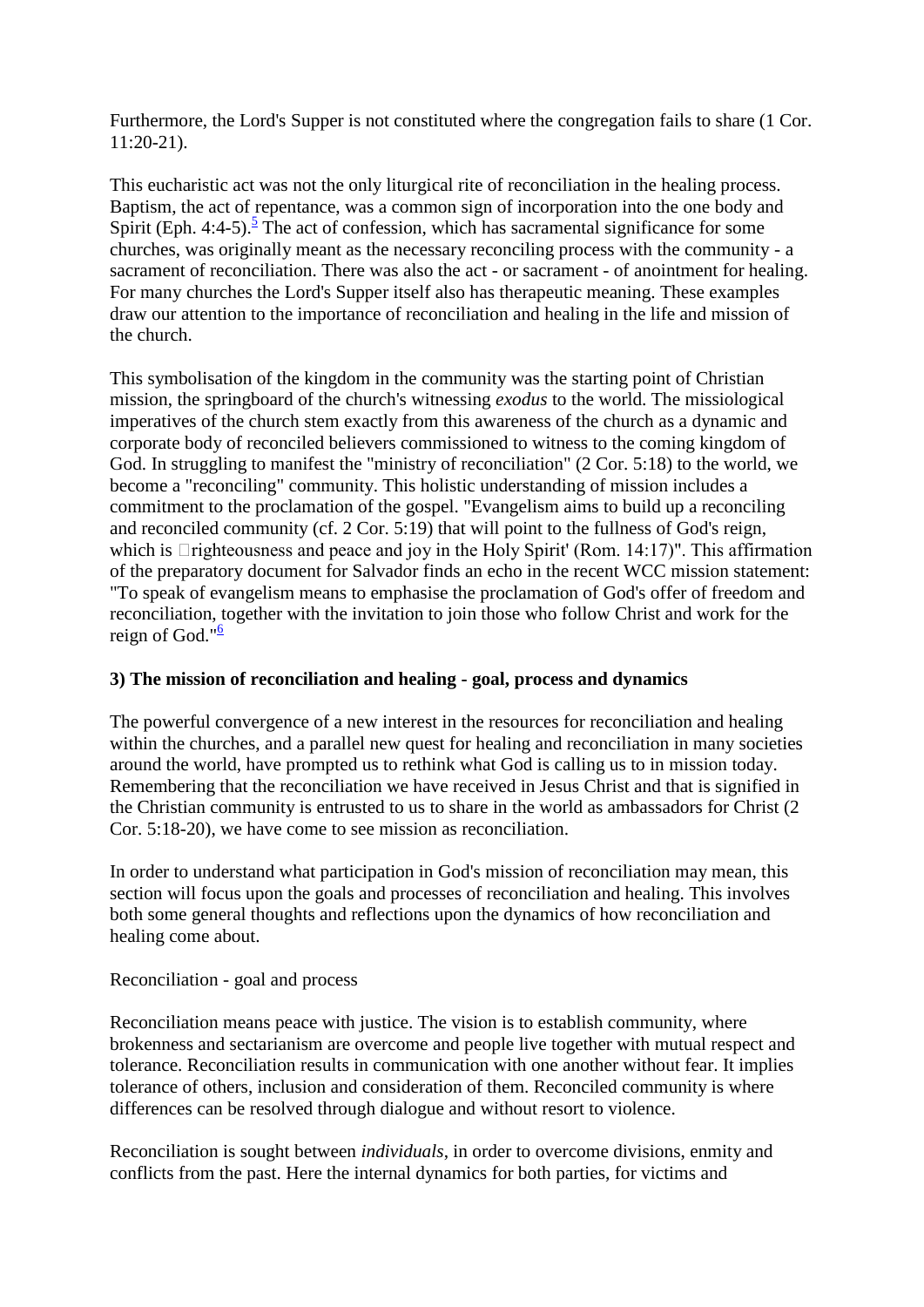wrongdoers must be explored. Reconciliation also needs to occur between *groups* or *communities*. In these instances social and structural relations will need special attention. And reconciliation sometimes needs to happen within and among *nations*, in which the whole structures of societies will need examination. In the first instance, between individuals, reconciliation is often about restoring dignity and a sense of humanity. In the second instance, reconciliation focuses upon how to live together, both as human beings and in the whole of creation. In the third instance, on national levels, the institutions of society itself will need attention for reconstruction to be possible.

Reconciliation is both a *goal* and a *process*. As individuals and societies we need a vision to keep us moving toward a future state of peace and well-being. But without understanding the process we can lose heart and sense of direction in our work. In actual practice, we will find ourselves moving back and forth between goal and process, since we need both in reconciliation and healing. In what follows, we will focus on the process, especially the personal and social issues and dynamics that come forward, and how Christian faith illumines and challenges movement toward a reconciled and healed state.

## *Dynamics of reconciliation*

Attention needs to be given both to initiating the process of reconciliation and to sustaining it. The participants in this process are often divided into *victims* and *wrongdoers*. Sometimes the two parties are easily distinguished and identified, as for example in many cases of victims of rape and those who perpetrate the act. But in extended conflicts, victims may, at a later date, become wrongdoers, and wrongdoers become victims. This makes clear-cut categories less helpful. While Christian practice has special regard for the plight of victims, reconciliation and healing require restoration and healing both of the victim *and* repentance and transformation of the wrongdoer. These things do not always happen in a clear sequence, but becoming a "new creation" (2 Cor. 5:17) requires change in both.

Four aspects of the reconciliation and healing process need special attention. They are: **truth**, **memory**, **justice**, and **forgiveness**.

Establishing the **truth** about the past is often difficult because abuses and atrocities have been shrouded in silence. Healing requires that the silence be broken and the truth be allowed to come to light. It allows for *recognition* of what has been hidden.

At other times, under a repressive regime for instance, there has been a systematic distortion of the truth. Lies prevail where truth should dwell. In such cases, the truth needs to be asserted. This is especially true when the language of reconciliation itself is misused. There have been instances where wrongdoers have called for "reconciliation" when they really mean that victims should ignore the wrongdoing done, and life should continue as though nothing happened. In such cases, the meaning of the word "reconciliation" has been so poisoned that it cannot even be used. In other cases, wrongdoers urge hasty "reconciliation" so that the claims of the victims will not even be considered. They may do this by making Christians feel guilty for not being able to forgive quickly. Such false uses of the idea of reconciliation must be resisted.

At a national level, after prolonged conflict and struggle, Truth and Reconciliation Commissions have been established to seek out the truth about the past. The Commission in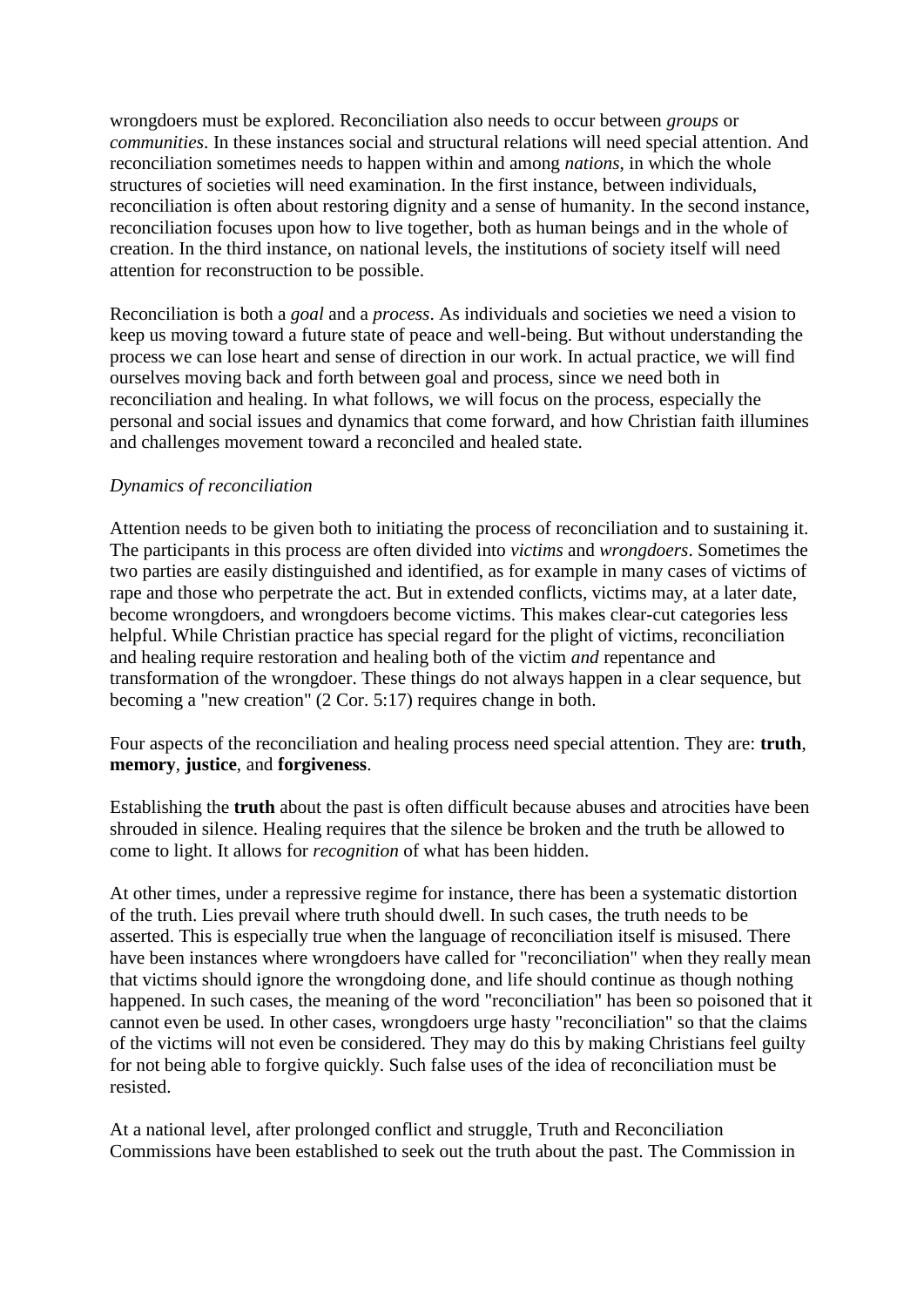South Africa is perhaps the most well-known. The need for such commissions underscores how difficult it is to establish the truth, and how important it is for reconciliation and healing.

The Christian understanding of truth can help in such situations. The Spirit of God is truth (John 14:17), and Jesus prayed that his disciples be consecrated in truth (John 17:17). Establishing the truth, especially after situations of conflict, can be difficult. Respect for the truth comes from knowing God is the source of truth.

**Memory** is closely linked to truth. How will the past be remembered, how shall we speak of it? Authentic memory should yield the truth about the past. Traumatic memories of acts of wrongdoing or atrocity often will need healing if they are to be the building blocks of a different kind of future. To heal memories means that they lose their toxic quality. When that happens, memories do not hold us hostage to the past, but empower us to create a future where the wrongdoing of the past cannot happen again.

Memories are not just about the past. They are the basis for identity. *How* we remember the past is both the basis for how we will live and relate to one another in the present, and how we will envision the future. For that reason, memory is central to the process of reconciliation and healing.

Memories that do not heal can inhibit reconciliation. Sometimes the healing takes more than a generation. In some instances victims are so submerged in their memories that they need help in coming free of them. In a few instances, victims do not want to be healed, and use their memories to keep any progress from happening. Accompanying victims so that they can come free from traumatic memories is an important task of those who work for reconciliation.

Projects of recovering memory that has been suppressed or distorted are often important for building a different future together. Publishing the results of Truth and Reconciliation Commissions (as in South Africa), or collecting recollections of what happened (as in Guatemala) are examples of this. Recovering memory can also be a threat to the wrongdoers who still hold power (the murder of Bishop Gerardi in Guatemala after he announced the results of such a report is a chilling reminder of this).

Recovering memory and allowing it to help us live in the present, as well as imagine the future, is central to Christian practice and witness. We celebrate the Eucharist to remember what happened to Jesus: his betrayal, suffering and death, and how he was raised from the dead. It is the memory of what God has done in the story of Jesus that gives us hope and the Spirit of Christ who empowers us in our work of reconciliation.

**Justice** is essential to the work of reconciliation. Three kinds of justice are needed. First, there is **retributive justice**, where wrongdoers are held accountable for their actions. This is important both for acknowledging that wrong has been done, and as a statement that such wrongdoing will not be tolerated in the future. Retributive justice should be the task of the legally constituted state. Punishment outside that forum can be renegade action or sheer revenge, and should be avoided. If the state itself is implicated in the corruption, it may be possible to achieve retributive justice by means of non-violent protest, as for example the "mothers of the disappeared" in Argentina. This will require great personal sacrifice.

Second, there is **restorative** justice, in which what has been taken wrongfully from victims is restored, either directly or in some symbolic way. This may be by reparation or compensation.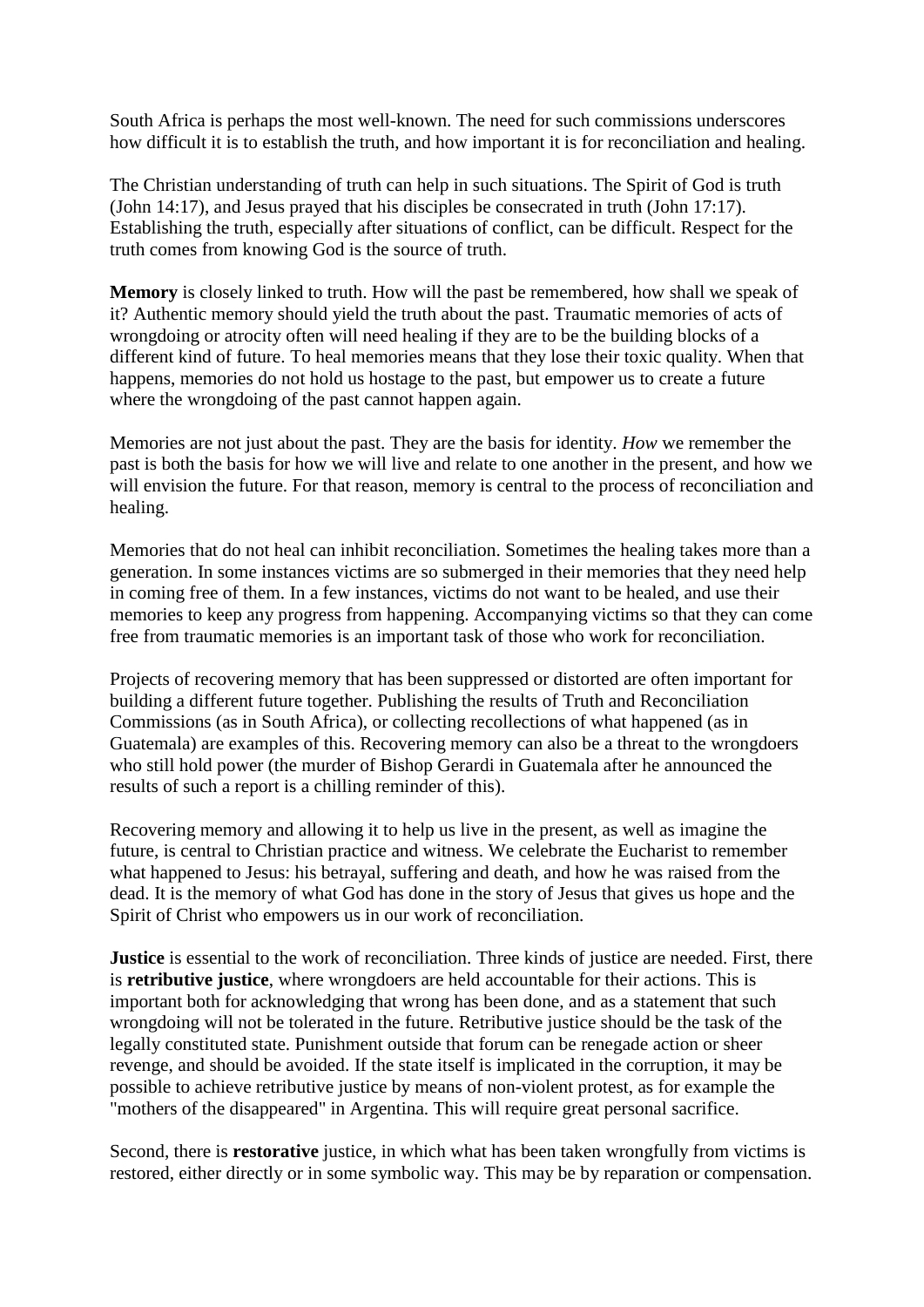In other cases, for example when the perpetrator or victim has died, some other statement of reconciliation may need to be found - such as a public memorial. And finally, there is **structural justice**, whereby the institutions of society are reformed to prevent instances of injustice from happening in the future. Dimensions of restorative and structural justice often need special attention. For example, to achieve economic justice, reform of global trade laws and the mechanisms of trade will be necessary. Gender justice will require attending to the special contributions of women to overcoming injustice and retaining right relations. To overcome sexism and racism structural reform will be necessary. In recent years, the need for ecological justice has come to the fore as well.

The Holy Spirit spoke through the prophets of old against injustice and anointed Jesus Christ to bring freedom to the oppressed (Luke 4:18-19). The Spirit gives gifts of prophecy and boldness today as Christians struggle especially to aid in the process of restorative justice, and work toward the reforms that structural justice require. Biblical images of covenant - care for all, and right relations between God and humanity - support efforts for these reforms of society. These are illustrated by the collection from the churches taken up by the Apostle Paul to Jerusalem so that there might be "equality" between the churches in the mutual meeting of one another's needs (2 Cor. 8:14).

**Forgiveness** is often considered a specifically religious dimension of reconciling and healing. It is important to realize that forgiveness does not mean condoning past wrongdoing, or even foregoing punishment. Forgiveness acknowledges what has happened in the past, but seeks a different relationship both to the wrongdoer and to the deed. Without forgiveness, we remain locked in our relationships to the past and cannot have a different kind of future.

Along with having a Christian vision of the whole, seeking reconciliation for the human community today requires interaction with the different communities of faith. For us as Christians, this will call for some knowledge of how the other great religious traditions envision healing and wholeness, since many situations will require our acting together. In those situations also, we as Christians must be able to communicate our own contribution to the common task. Many cultures have their own spiritual and ritual resources for bringing about reconciliation and healing. Whenever possible, these need to be incorporated into our work toward reconciliation.

Forgiveness has special import for Christians. We believe that it is God who forgives sin (Mark 2:7-12). Jesus came among us preaching the forgiveness of sins (Luke 24:47), pointing to the graciousness of God and the possibility of overcoming the past for the sake of a different kind of future. Personal experience of acceptance and grace can be life-changing, inspiring individuals to reach out in love to others and transform society, as the story of Zacchaeus illustrates (Luke 19:1-10). After his resurrection, when he breathed the Holy Spirit into his disciples, Jesus sent them out with a ministry of forgiveness (John 20:21-23).

Forgiveness by God is bound up with our willingness to forgive others (see Matt. 6:12,14-15). Because of this, Christians often say that we should "forgive and forget." That is not what the Bible says, however. We can never forget wrongdoing, as though it never happened. To ask victims to do this would be to demean them once again. We can never forget, but we can remember in a different way - a way that allows for a different relationship to the past and to the wrongdoer. That is what we are called to as Christians.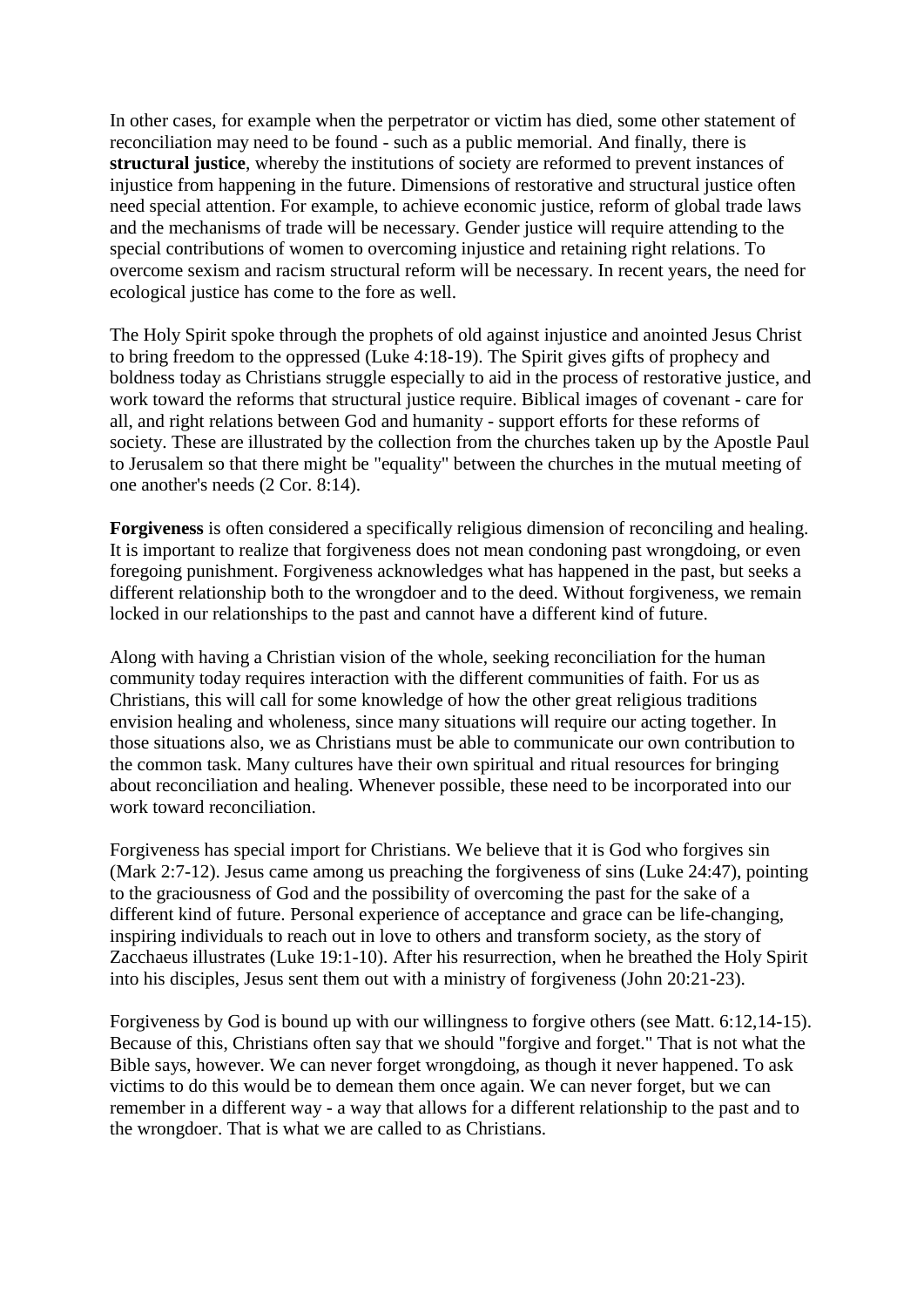Reconciliation and healing are *goals* we seek. Biblically, we speak of them as *shalom* or *the kingdom of God*. In contemporary terms, we also speak of the vision of justice, peace, and the integrity of creation. In other words, reconciliation and healing must embrace the totality of God's creation. At this point in history, we cannot fully describe or imagine them. But we must try to do so, for in so doing we renew hope. Indeed, seeking reconciliation and healing in our world requires a constant moving back and forth between imagining reconciliation as a goal and as the process of reaching that goal. This may be long and difficult struggle and it cannot be carried through unless it is in a spirit of love that "bears all things, believes all things, hopes all things, endures all things" (1 Cor. 13:7). In the process we do not lose hope and, at the same time, focus our participation in the reconciling and healing work of the Holy Spirit in the whole creation.

## **4) Reconciliation: The mission of the church**

The Holy Spirit transforms the church and empowers it to be missional: "The Holy Spirit transforms Christians into living, courageous and bold witnesses (cf. Acts 1:8)". Therefore, for the church, mission is not an option but an imperative: "Mission is central to Christian faith and theology. It is not an option but is rather an existential calling and vocation. Mission is constitutive of and conditions the very being of the church and of all Christians". The church is by nature called to participate in God's mission: "Through Christ in the Holy Spirit  $\Box$  participating in God's mission  $\Box$  should be natural for all Christians and all churches"<sup>7</sup>[.](http://archived.oikoumene.org/#sdendnote7sym)

The church's mission in the power of the Spirit is to work for reconciliation and healing in the context of brokenness. Reconciliation constitutes an important focus and characteristic of the mission of God and therefore of the church's mission: "The church is sent into the world to reconcile humanity and renew creation by calling people and nations to repentance, announcing forgiveness of sin and a new beginning in relations with God and with neighbours through Jesus Christ<sup>"[8](http://archived.oikoumene.org/#sdendnote8sym)</sup>. Reconciliation is the establishment of *shalom*, that is the creation - or re-creation - of harmonious relationships of justice. It is a holistic process, initiated by God and extended to the whole creation, both human and non-human. As we and all creation struggle for freedom from our bondage to decay, "the Spirit helps us in our weakness  $\Box$  [and] intercedes for us with sighs too deep for words" (Rom. 8:22-26). In a context of broken relationships in the world today, the specific challenge for the church is to grasp more deeply the gift of God's reconciliation in its life and ministry on behalf of the whole created order.

Reconciliation in the context of brokenness

The primary broken relationship is between *God* and humanity. The gospel of reconciliation is a call to turn to God, to be converted to God and to renew our faith in the One who constantly invites us to be in communion with Godself, with one another and with the whole creation. We rejoice that through our Saviour Jesus Christ, this reconciliation has been made possible: "Through our Lord Jesus Christ we have now received our reconciliation" (Rom. 5:11). We are called to extend this reconciliation to the rest of the world in mission and to join our energies with that of the Spirit of God in creation.

At the heart of the brokenness today is the distortion and destruction of the integral bond that existed in the divine order, between humanity and the rest of *creation*. The human-centred separation of human and non-human creation has led to a tendency of some parts of humanity to conquer and destroy nature. Much of the ecological crisis we face today may be attributed to a lack of respect for life and the integrity of creation. An ecological healing - or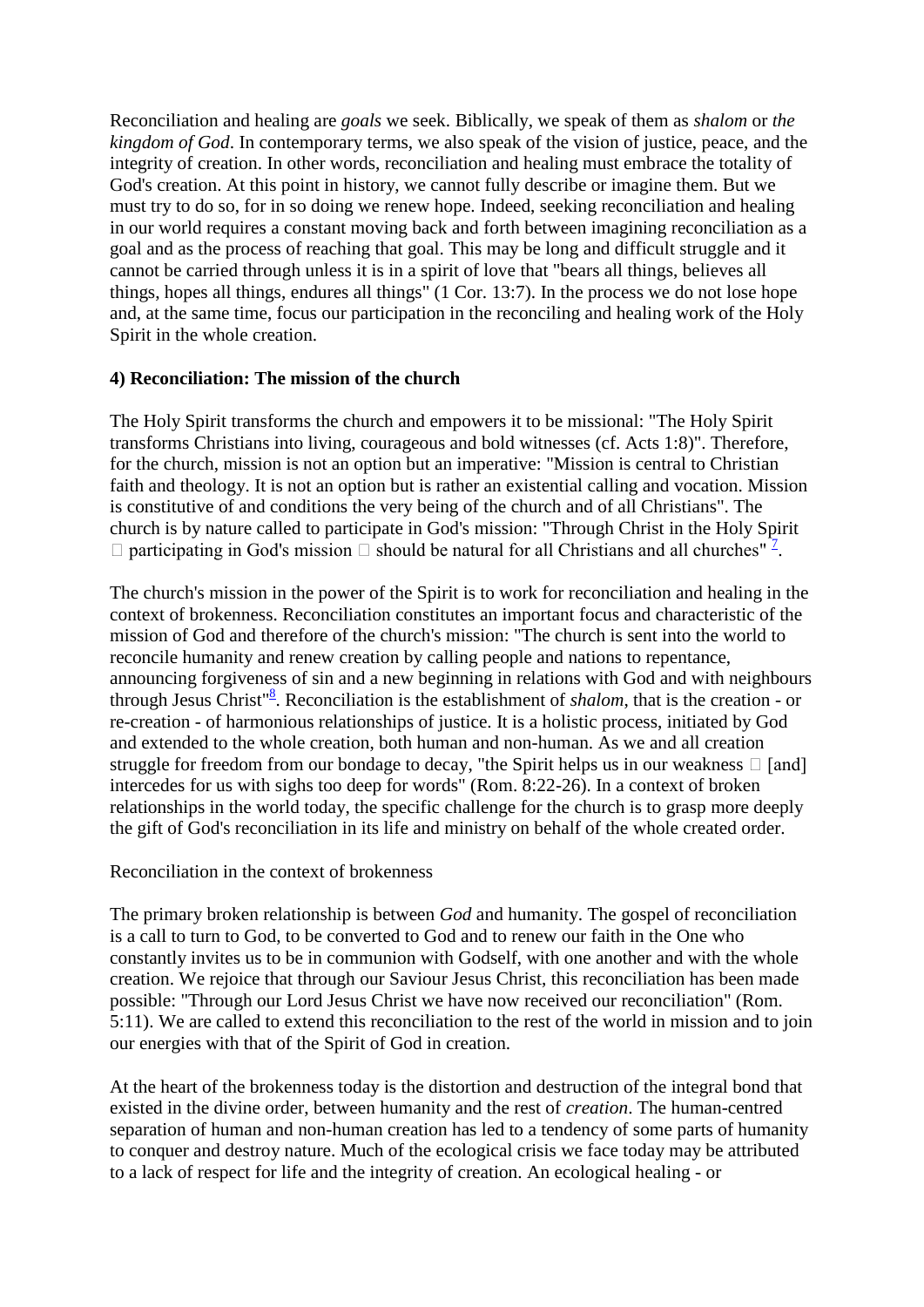"ecociliation" - is what Christians envisage: the reconciliation of "all things, whether on earth or in heaven" (Col. 1:20). In the Nicene-Constantinopolitan Creed we confess the Holy Spirit as the lord and the giver of life. Mission in the Spirit warrants a new perspective - a lifecentred approach that will cause the earth to flourish and sustain human communities. This model of cosmic reconciliation and healing provides a powerful basis for reconciliation among humanity.

Brokenness is also felt in the area of *human relationships*. The image of God is distorted in estrangement and enmity, which is often related to power structures. These are manifested concretely in the form of discrimination on the bases of caste, race, gender, religion, sexual orientation, and socio-economic status. Mission in terms of reconciliation and healing in this context is about going beyond and transcending such frontiers and thereby restoring the consciousness of the image of God in humanity. In real terms, the church's mission is to work for the dismantling of all such divisive walls - those within the church as well as outside. This means taking part in ecumenical attempts of reconciliation within and among churches and in people's struggles for reconstruction of society on the basis of justice and human rights. The body of Christ is endowed with various spiritual gifts (1 Cor. 12:8-10; see also Rom. 12:6-8). Exercised in the spirit of love (1 Cor. 13:1-3; Rom. 12:9-10), these build up the community and express its reconciled unity in diversity.

In a context where there are victims and perpetrators of injustice and exploitation, the church has a particular missionary role to play, namely that of a bridge-builder, between the poor and the rich, women and men, black and white, and so on. The Holy Spirit has been described as "the Go-Between God" because of the Spirit's role in creating and sustaining communion  $(Eph. 2:18, 4:3; John V. Taylor<sup>9</sup>). The "go-between" or "in between" position is not be$  $(Eph. 2:18, 4:3; John V. Taylor<sup>9</sup>). The "go-between" or "in between" position is not be$  $(Eph. 2:18, 4:3; John V. Taylor<sup>9</sup>). The "go-between" or "in between" position is not be$ construed as a value-neutral position but acknowledged as a rather risky and costly position to be in. While taking the sides of the victims, the church also has the mission of reaching out to the victimizers with the challenges of the gospel. Mission at the point of "in betweenness" is simultaneously a mission of empowering the powerless by accompanying them and also of challenging the perpetrators of hurt to repent. In this way it becomes a mission of mutual lifegiving.

Brokenness is also sadly a mark of today's *church*. The divisions among churches, both doctrinal and non-theological, are a challenge to the mission of reconciliation and healing. A divided church is an aberration of the body of Christ (1 Cor. 1:13) and grieves the Holy Spirit (Eph. 4:25-32). If churches are not able to reconcile one with the other, they are failing the gospel call and will lack credibility in witness. "Sent to a world in need of unity and greater interdependence amidst the competition and fragmentation of the human community, the Church is called to be sign and instrument of God's reconciling love... Divisions among Christians are a counter-witness to Christ and contradict their witness to reconciliation in Christ."  $\frac{10}{10}$  $\frac{10}{10}$  $\frac{10}{10}$  The churches have made significant progress towards shared baptism, Eucharist and ministry and also toward common witness. The gospel of reconciliation is shared with integrity if the church is a reconciled and healing community.

If the goal and process of mission is to be reconciliation, it is imperative that the church revisit its past and engages in some introspection and self-examination about its *mission* in the world. Any credible mission by the church has to begin with the confession that not all of her mission has been a reflection of the mission which God has intended and which Godself carries out in the world through the work and ministry of the Holy Spirit (*missio Dei*). If we have declared the love of God while hating our brother or sister, we are liars (1 John 4:20).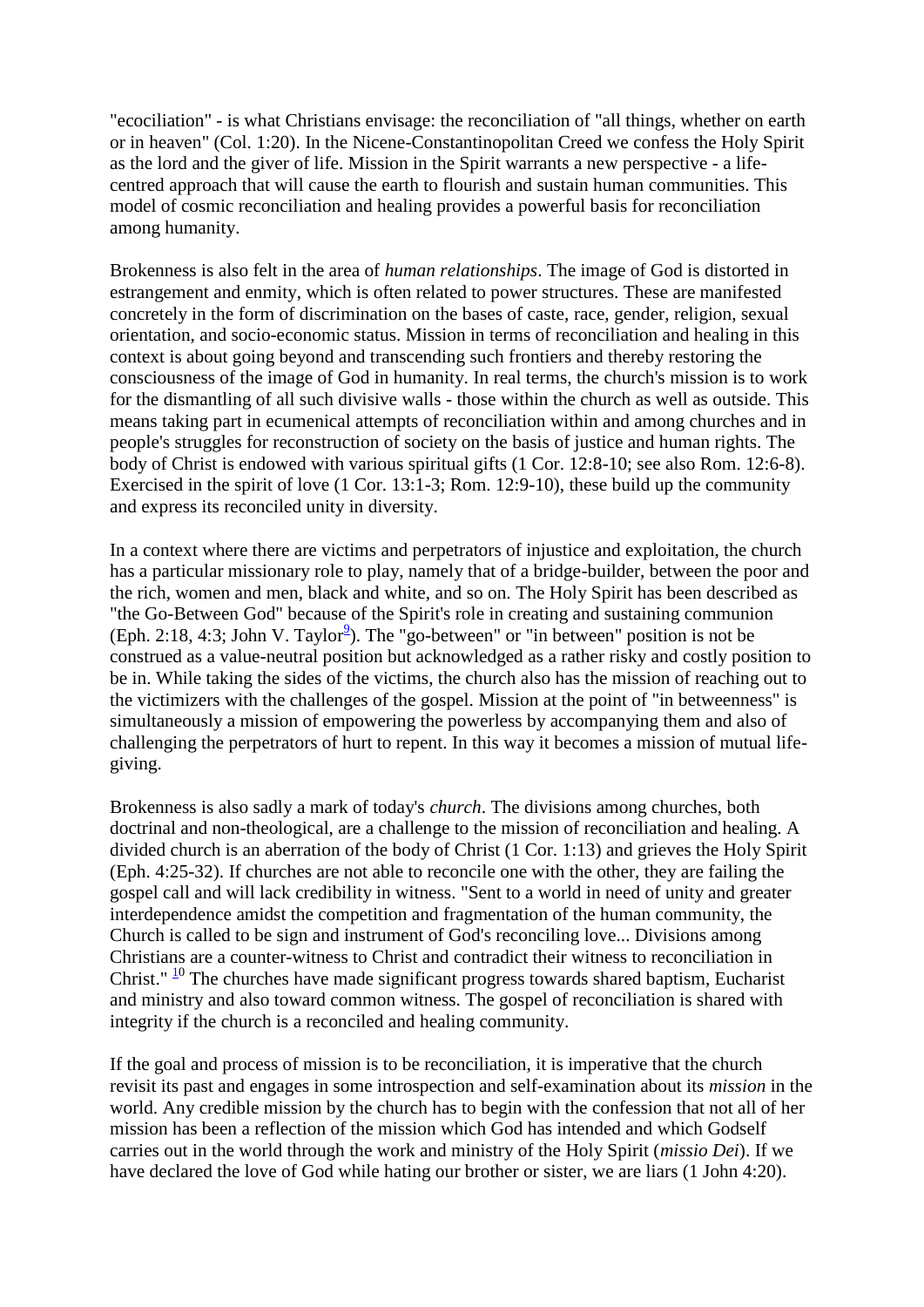Where Christian missionary enterprise was - and still is - complicit in an imperial colonial project involving violent crusades, causing destruction of indigenous cultures and religions, fragmentation of communities and even division among Christians, it calls for repentance or conversion (*metanoia*). Repentance requires the confession of the sin of violent colonization in the name of the gospel. This is important for the "healing of memories", which is an integral part of the mission of reconciliation and healing. The church must take care to dress the wounds of the past (cf. Jer. 6:14 f). While we confess these sins, we also acknowledge the fact that there has been, and is, much genuine Christian mission in the spirit of peace and reconciliation. Such mission results in peace with God, healed lives, restored communities and the socio-economic liberation of marginalized peoples.

#### Spirituality of reconciliation

Mission in terms of reconciliation and healing calls for a corresponding spirituality: one that is healing, transforming, liberating, and builds relationships of mutual respect. A genuine spirituality for reconciliation and healing reflects the interaction of faith and praxis that constitutes witness (*martyria*). Witness presupposes a spirituality of self-examination and confession of sins (*metanoia*), leading to proclamation (*kerygma*) of the gospel of reconciliation, service (*diakonia*) in love, worship (*leiturgia*) in truth, and teaching of justice. The exercise of these spiritual gifts builds up reconciled communities (*koinonia*)<sup>[11](http://archived.oikoumene.org/#sdendnote11sym)</sup>.

The spirituality of reconciliation is one of humility and self-emptying (*kenosis*; Phil. 2:7), and at the same time an experience of the Holy Spirit's sanctifying and transforming power. In his struggle to reconcile Jews and Gentiles and other factions, the Apostle Paul declared that God's power is made perfect in weakness (2 Cor. 12:9; 1 Cor. 2:3-5). The spirituality of reconciliation is the spirituality of both the Passion and Pentecost. In the global context of the return of imperialism - especially in the form of the hegemonic power of globalisation - this self-emptying spirituality is a challenge both to the victims and perpetrators of systemic violence and injustice. The treasure we have is "in earthen vessels, to show that the transcendent power belongs to God and not to us" (2 Cor. 4:7). The church's mission in this context is once again to be in the "in betweenness" - between the wielders of power and the powerless - to empower the powerless and also challenge the powerful to empty themselves of their power and privileges for the sake of the dis-empowered. The spirituality of reconciliation challenges the power structures of local communities, including the church, as well.

A self-emptying spirituality is also a spirituality of cross-bearing. The church is called to bear the cross of Jesus Christ, by being with the suffering. For example, the "Ecumenical Accompaniment Programme in Palestine and Israel" aims to be with Palestinians and Israelis in their non-violent actions and concerted advocacy efforts to end the occupation. Such a spirituality of non-violent resistance is an integral aspect of reconciliation and healing in an age of continuing exploitation of the poor and the marginalized. In these and other situations of oppression, discrimination and hurt, the cross of Christ is the power of God for salvation (1 Cor. 1:18).

The sacraments and liturgical life of the church are symbolic expressions of this mission of reconciliation and healing. Baptism is an act of sharing in the death and resurrection of Jesus Christ. It is symbolic of the spirituality of cross-bearing, which is both a dying to self (Mark 8.34 and parallels) and a raising up to life (John 3:14, etc.). The Eucharist is a sacramental act of healing, an act of remembrance, and a re-enactment of the breaking of the body of Christ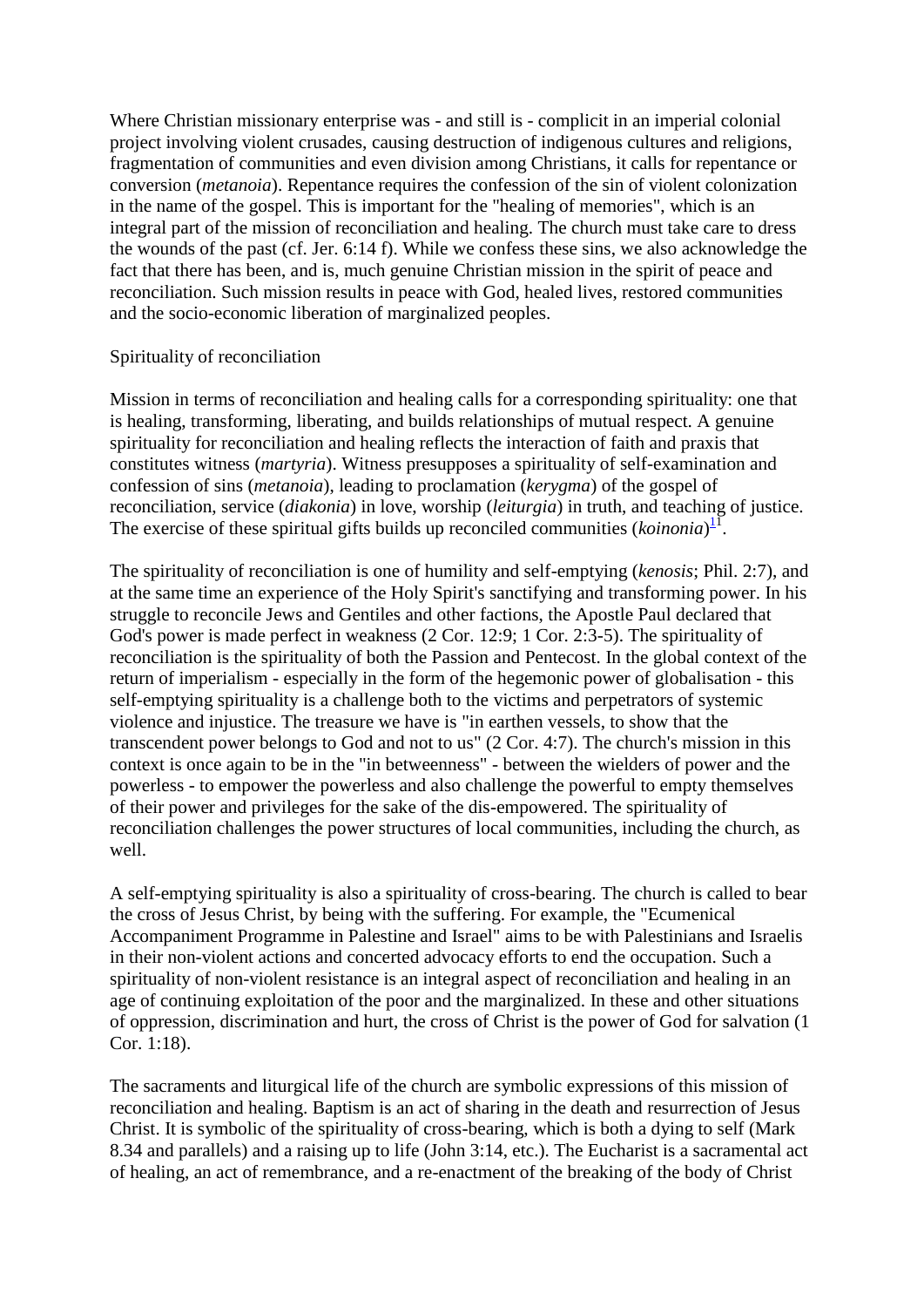for the sake of cosmic reconciliation. The bread of God, which comes down from heaven, gives life to the world (John 6:33). The sharing out of the bread and the wine among all symbolizes the redistribution of wealth and the equality of the kingdom that Jesus Christ proclaimed. In prayer, the church intercedes with God for the world, standing in the "in betweenness" in faith that God will bring reconciliation and healing. In preaching the word, the church brings comfort to the downtrodden, proclaims truth and justice, and calls all to repentance and forgiveness. The church's worship is itself a witness to the world of reconciliation in Christ, and in the power of the Spirit the church lives out this eucharistic witness in daily life.

Spiritual resources for reconciliation and healing are not confined to Christian faith traditions. This challenges us to take the inter faith dimensions of mission seriously, for reconciliation and healing in the holistic sense cannot be achieved without reconciliation amongst various faiths and cultures. As already noted, imperialistic projects of mission and evangelisation, with dismissive attitudes to other religions and cultures and exclusive truth claims, contribute to hostility between faith communities. Where this is the case, it demands a confessional act on the part of the Christian church that involves offering reparation to the victims of this form of mission. One way of doing this is to appreciate and learn from the spiritual resources available in other faiths and cultures. Other traditions and experiences of healing and reconciliation, including those of indigenous communities, are of great value.

The recent ecumenical statement on dialogue reminds us that "interreligious dialogue is not an instrument to instantly resolve problems in emergency situations". However, in times of conflict the relationships built up by patient dialogue during peacetime may prevent religion from being used as a weapon and, in many cases, pave the way for mediation and reconciliation initiatives $1^2$ . Dialogue presupposes mutual recognition, it signifies a willingness to reconcile and desire to live together. A process of dialogue can build up trust and allow for mutual witness, in this way it may be a means of healing. However, while dialogue is important, issues of truth, memory, justice and forgiveness may need to be addressed before dialogue is possible. The "in betweenness" of the missionary praxis means that in some situations what is called for is the prophetic power of the gospel to critique religious practices and beliefs that promote injustice and to bring about repentance.

The ministry of the Holy Spirit - in which the church is privileged to share - is to heal and reconcile a broken world. In order to exercise this mission with integrity, the church must be a community that is experiencing healing and reconciliation in Christ. The spirituality of reconciliation is self-emptying and cross-bearing in order that the saving power of God may be demonstrated. The Holy Spirit endows the church with gifts and resources for this ministry and, in the spirit of dialogue, Christians are open to appreciate the resources that people of other faiths bring to it. The mission of the church involves going between the parties that are estranged or in conflict. This means accompanying them in their struggles and at the same time challenging the powers of injustice and violence to bring about reconciliation. The goal is to build up reconciled and healing communities which are again missional in commitment and practical ministry.

## **5) Equipping for reconciliation: Vision, pedagogy and pastoralia**

In the mission of reconciliation we are inspired by the gospel vision of peace on earth (Luke 2:14). In his preaching of the kingdom of God in both word and deed, our lord Jesus Christ showed us what the kingdom of God is like. It is the kingdom of truth and justice, repentance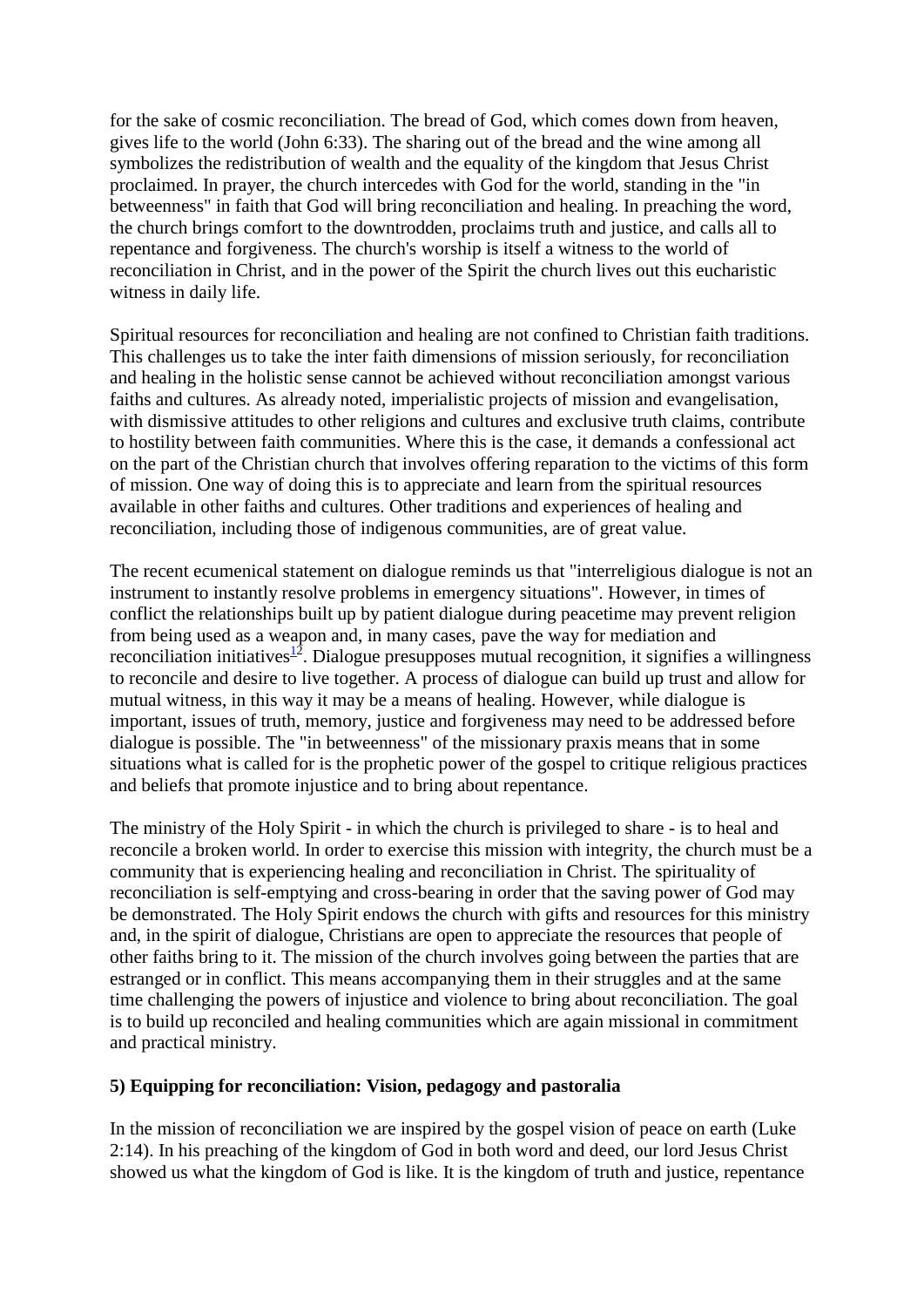and forgiveness, in which the first are last and the leaders are servants of all. In the epistles, the apostles taught the churches how to be communities of reconciliation. These bring forth the fruit of the Spirit: love, joy, peace, patience, kindness, goodness, faithfulness, gentleness, and self-control (Gal. 5:22-23). Members are called to love one another, live at peace with one another, and bless those who persecute them, leaving vengeance to God (Rom. 12:9-21). In the Book of Revelation, St John set down the vision given to him of the new heaven and new earth, the new creation that is the result of God's reconciling work in Christ (Rev. 21:1,5; cf. 2 Cor. 5:17-18). The New Jerusalem is the reconciled city where God dwells with God's people. In this city there is no longer any mourning or crying or pain because justice has been done. Nor is there any darkness because everything is in the light of the glory of God. Through the centre of the city runs the river of life for the healing of the nations (Rev. 21:1- 22:5).

However, many have proclaimed peace where there is no peace and only superficially treated the deep wounds caused by broken relationships and injustice (Jer. 6:14). Any pedagogical and pastoral approach to mission has to acknowledge the fact that the ministry of healing and reconciliation is a profound and often lengthy process that therefore requires long-term strategies (Rom. 8:25). Once the church believes that mission belongs to God, and that it is not a frenzied activity initiated by the church, then the church's mission will be oriented towards the long-term goal of creating communities of reconciliation and healing. The realization of our hope requires patience, pastoral sensitivity and an appropriate educational method.

Our sense of being human is key to this educational process. Human beings are essentially relational beings, linked together and active in the web of life. For our survival, we depend on one another and therefore we need to live in just relationships of trust and build communities of reconciliation and healing. From a Christian anthropological perspective, human beings are also forgiven beings, forgiven by God. Forgiveness as a theological category has ethical ramifications as well. The ministry of reconciliation and healing through forgiveness involves truth telling and justice. In other words, the pedagogy of justice is what makes forgiveness a radical concept. Forgiveness that undermines justice is not Christian forgiveness. Costly discipleship, which is integral to the ministry of healing and reconciliation, has to be justice oriented.

Compassion for the broken and concern for life in all its fullness are the pastoral modes of Christian mission. One of the most important sources for learning about this ministry is the immense wealth of people's day-to-day life experience, especially that of the poor and the vulnerable. The church's involvement in people's life experiences, in their struggles to affirm life wherever it is denied, is perhaps the best learning process. Through this pedagogy of shared memories, the church will be enabled to carry out its mission effectively.

Equipping for mission in a paradigm of reconciliation has significant implications for existing models of theological and mission education and training. Imbuing the church with a pedagogy of justice and a compassionate pastoral theology brings challenges for both the content and the mode of instruction. Christians engaging in a ministry of reconciliation will continue to require the knowledge of language, culture and religious traditions that will help us enter into the experience of others and serve them. However, equally importantly, we will need a theology and spirituality of reconciliation. We should together develop a theological understanding of how God effects reconciliation in the world and Christians' part in it. The church needs to learn and teach the dynamics and processes of reconciliation and the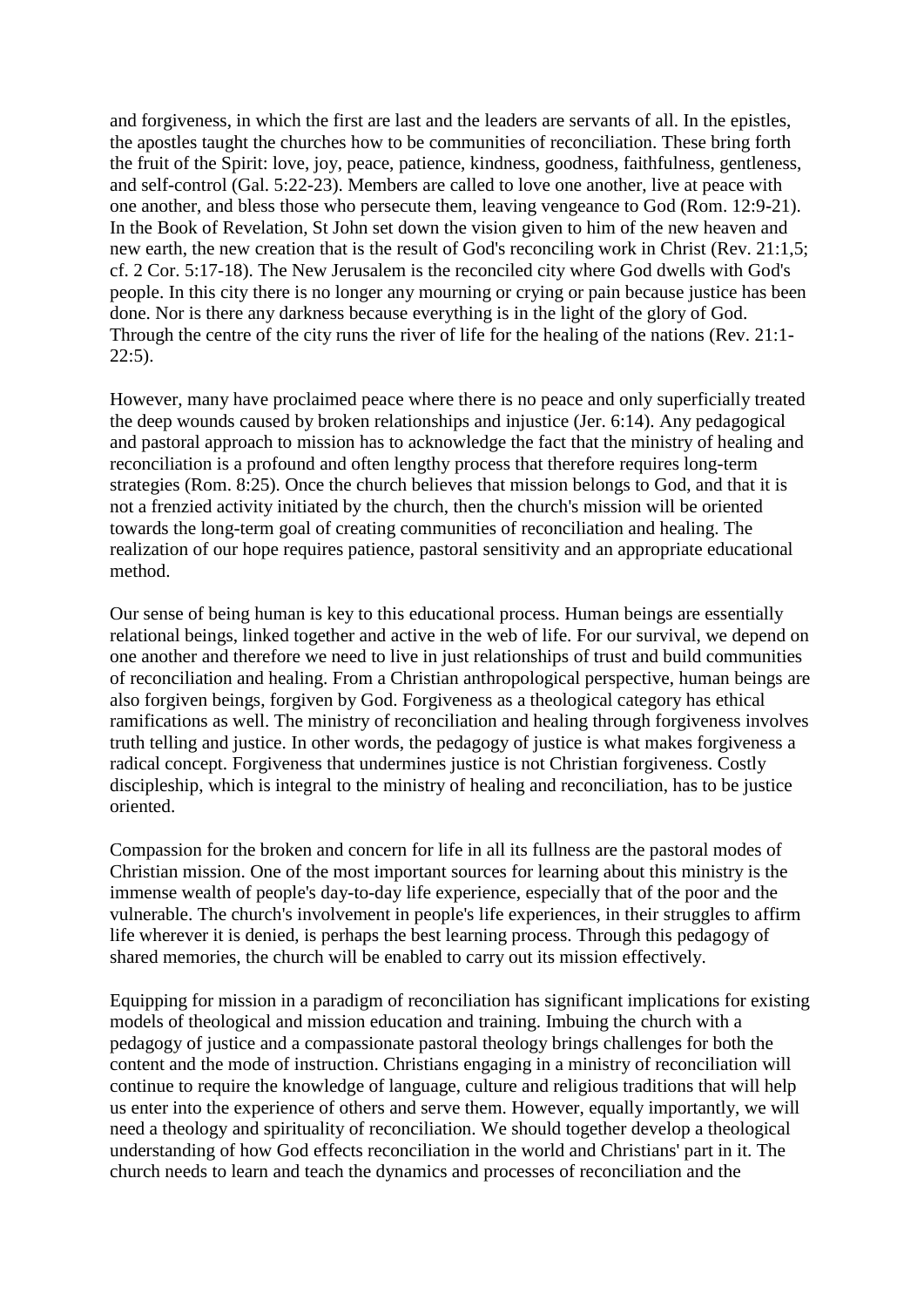importance of the different dimensions of reconciliation ministry: establishing the truth, healing the memory, doing justice, receiving forgiveness and forgiving others. In order to overcome the contemporary culture of violence and counter the myth of redemptive violence, the church must demonstrate in its life and witness that justice and redemption is achieved through a non-violent resistance. This requires a spirituality of reconciliation that is selfemptying and cross-bearing for the sake of justice. We also have a responsibility to use and develop the spiritual gifts that, used in the spirit of love, build up community and overcome disunity and enmity (1 Cor. 12:8-10, 13:1-3; see also Rom. 12:6-10).

The main theme of the 2005 Conference on World Mission and Evangelism, "Come, Holy Spirit, heal and reconcile" calls our attention to the mission of the Spirit. According to St John's Gospel, the Holy Spirit is sent from the Father as *parakletos*, to accompany us in our aloneness and brokenness. The Spirit, the Intercessor, is in the "in betweenness", going between the Father, the Son and all creation. The p*arakletos* is the Spirit of truth who leads us into all truth and interprets to us the teaching of Jesus. The Holy Spirit unites us to God the Father and the Son and makes us part of the *missio Dei* to bring life to the world. The Spirit teaches us to abide in Christ and to love one another, thus witnessing to the love of Christ. In a situation of enmity, the Spirit comforts us and gives us courage to speak and declare the word of God. The *parakletos* takes the side of the suffering and convinces the world of sin and righteousness and judgment. The Spirit, who is our counsellor, is the Spirit of peace in a violent world (John 14:15-16:15).

The *parakletos* provides a model and the medium for the church's ministry of reconciliation. The Holy Spirit heals and reconciles by coming alongside to inspire, enlighten and empower. In the Spirit, we are enabled to affirm what is true and at the same time to discern what is false and evil. The Spirit binds us together and in the Spirit we enjoy true communion and fellowship (2 Cor. 13:13). Though for a little while we, and all creation, groan like a woman in childbirth, the Spirit is our midwife and when the mission is accomplished we believe that our sorrow will turn to joy at the new life of reconciliation (John 16:20-22; Rom 8:18-25).

## **6) Questions for further study and discussion**

This attempt toward a theology of mission as reconciliation raises a number of questions that will need further and more detailed attention. These include:

What are the practical implications of the call for economic reconciliation? What are the processes that can bring Muslim-Christian reconciliation in the present context? What contributions does rapidly growing Pentecostal thinking and experience have to make to mission theology of reconciliation? In what ways can the theology of the Holy Spirit (pneumatology) further aid the practice of and reflection on reconciliation? What changes does mission as reconciliation suggest to existing paradigms of mission? In particular, what does it mean for the understanding of conversion? How can the importance of the spirit of reconciliation in mission be effectively communicated to those using aggressive missionary methods? How can we resource and develop appropriate ways to equip local churches to become reconciling and healing communities? How can the churches support those specially called and gifted in the ministry of reconciliation?